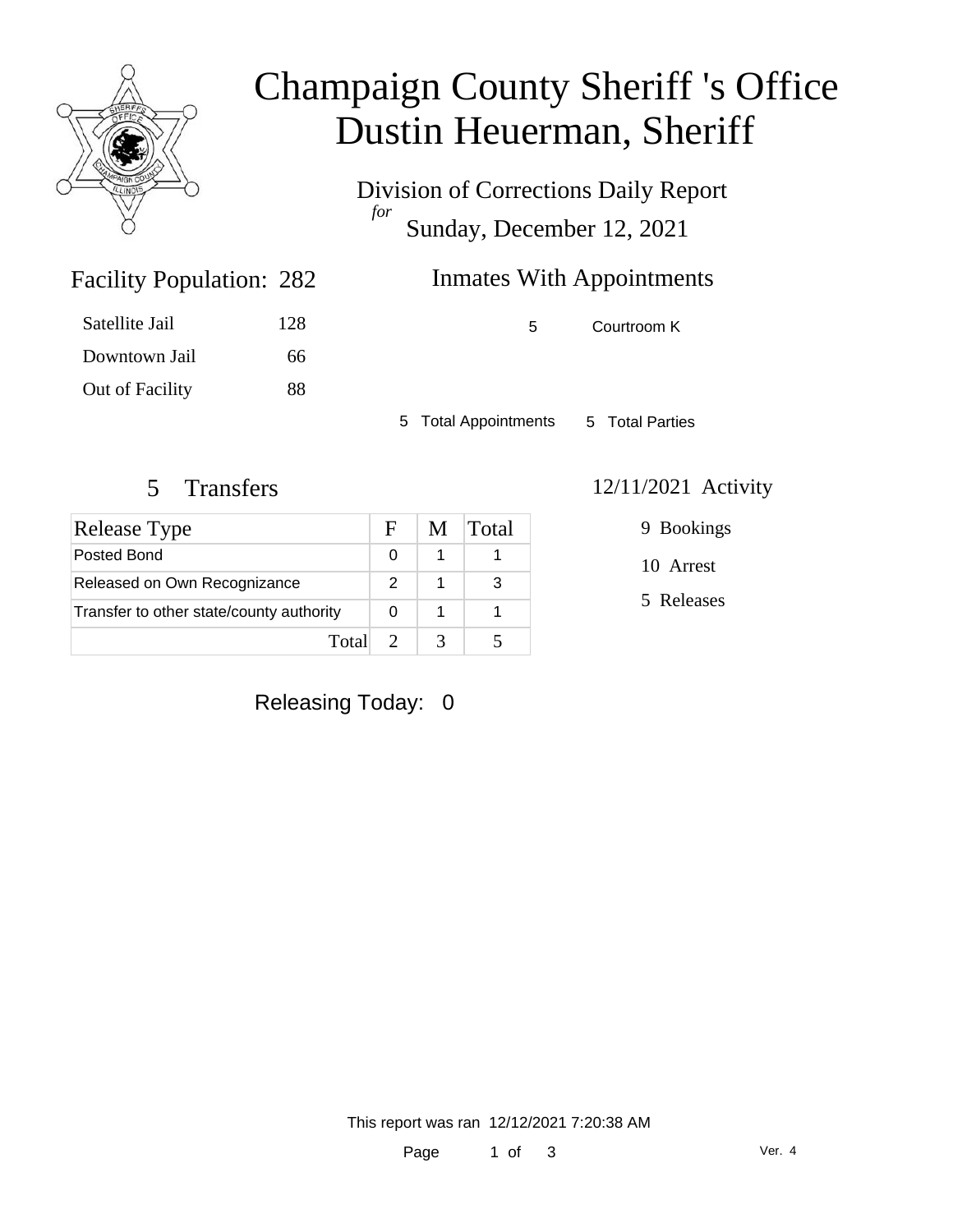

# Champaign County Sheriff 's Office Dustin Heuerman, Sheriff

Division of Corrections Daily Report *for* Sunday, December 12, 2021

Custody Status Count

Civil Pre-Trial 1

- Electronic Home Dentention 19
	- Felony Arraignment 10

Felony Other 5

- Felony Pre-Sentence 7
	- Felony Pre-Trial 194
- Felony Pre-Trial DUI 3
- Felony Sentenced CCSO 4
- Felony Sentenced IDOC 19
	- Hold Other 3
	- Hold Sentenced CCCC 1
	- Hold Sentenced IDOC 2
- Misdemeanor Arraignment 3
	- Misdemeanor Other 1
	- Misdemeanor Pre-Trial 3
		- Petition to Revoke 3
		- Remanded to DHS 3
		- Traffic Arraignment 1

Total 282

This report was ran 12/12/2021 7:20:38 AM